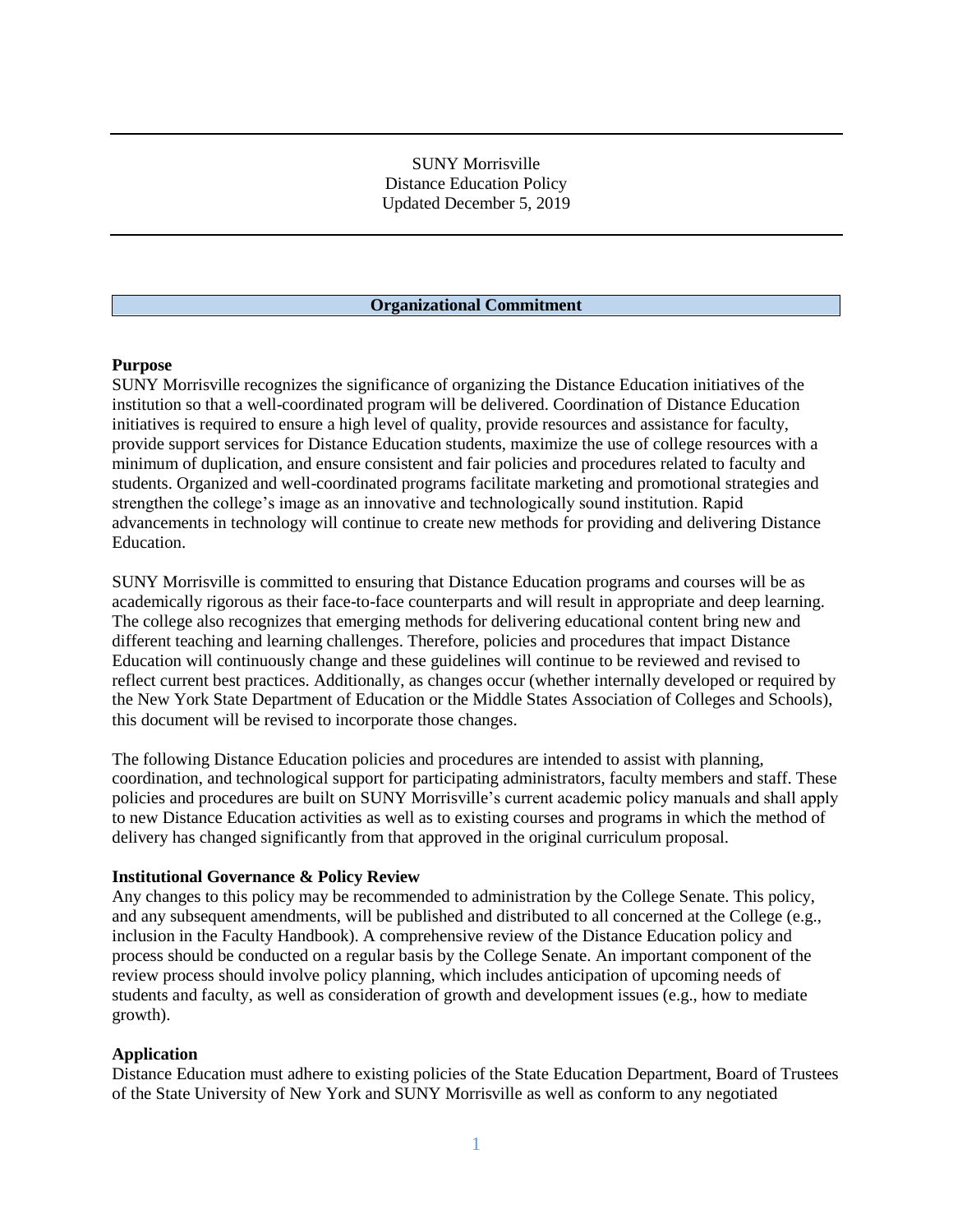agreements. The same academic standards for quality and other requirements for traditional courses apply to distance education as well. As an instructional activity, faculty and academic departments maintain primary responsibility for determining the policies and practices of the College with respect to Distance Education. It is further affirmed that faculty and academic departments retain the primary role in the development, provision, and control of Distance Education courses and programs.

Consistent with the College's Strategic Plan, the primary purposes of Distance Education options and the development of guidelines in this document are:

Goal 1: To offer career-focused, experiential learning.

- Provide quality instruction that meets student, community, and employer expectations and standards.
- Provide on-campus and off-campus experimental learning opportunities.

Goal 2: To promote inquiry and scholarship at all levels.

- Provide quality instruction that meets student, community, and employer expectations and standards.
- Provide on-campus and off-campus experimental learning opportunities.

# Goal 3: To enhance cultural competency and promote equity and inclusion.

• Expand campus-based activities and training to enhance inclusiveness and equity.

Goal 8: To achieve effective and sustainable levels of required resources.

- Maintain a breadth of program offerings that meet student and community needs
- Review and adopt technologies that support teaching modalities that promote access and success

Goal 9: To assess and document success in achieving the College's mission

- Embrace shared governance to promote open information sharing and participatory decisionmaking
- Reinforce the cycle of college-wide planning, budgeting, allocation and assessment
- Continually assess student learning at the institutional, unit, program and course level, and use results to implement improvements

Though the technologies used to deliver distance education may change frequently, these applications, goals, and responsibilities remain, and this document will continue to provide general guidance on various issues involved in the offering of Distance Education courses.

# **Teaching Appointments**

Teaching Distance Education courses will be considered in a manner equivalent to traditional courses in the processes of reappointment, promotion, tenure, and discretionary salary decisions.

# **Learning Management System**

SUNY Morrisville currently uses the Blackboard Learning Management System (LMS) to support online and hybrid courses for Distance Education, and as a learning management system to support classroombased courses with online teaching and learning tools. The LMS allows faculty to create course content, communicate with students, set-up discussion forums, exchange course work with students, create and administer assessments, record grades, and run course reports. SUNY ITEC provides the technological infrastructure for the LMS, supports faculty with training specifically created for online teaching and learning, and provides helpdesk services for both students and faculty. A Blackboard Administrator and Instructional Designer provide local support on campus.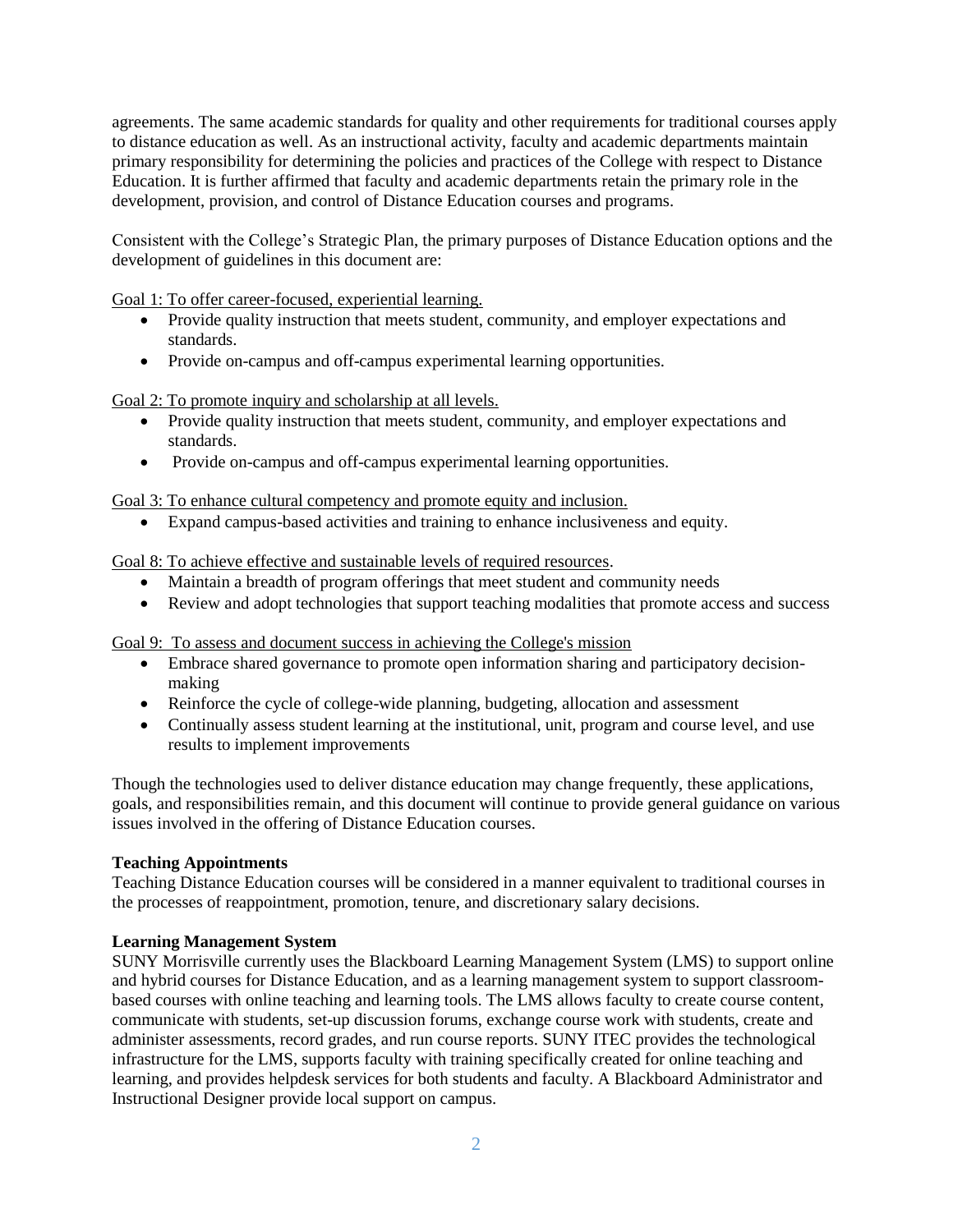# **Institutional Support for Technology**

It is important that the institution demonstrates a commitment to ongoing technical support for both faculty and students. It is expected that the institution will work to maintain technical and service reliability, to keep pace with technological and pedagogical advancements, to provide timely notification of such changes, and to continue to provide various means of support as technology and learning modes change.

# **Technical Support**

SUNY Morrisville is responsible for the technological delivery of Distance Education courses. This support is considered part of the usual and customary equipment and resources available to support all faculty teaching. This includes ensuring, as part of the course change or new course approval process, that:

- Distance Education courses should not drain campus resources and not deter students from coming to campus.
- Basic and necessary technology and equipment are identified by the instructor and in place to develop and teach Distance Education courses.
- Resources for Distance Education represent the current state-of-the-art technology available, contingent upon available funding.
- The College provides appropriate and timely training and technical support for faculty members.
- Continued technical and curricular training courses for potential users will be available as new technologies become available.
- The College will provide appropriate forms of assistance and support personnel to faculty members to develop Distance Education courses.

# **Faculty Support**

- Faculty Training
	- o Any faculty member teaching a Distance Education (fully online or hybrid) course is strongly encouraged to take a College approved orientation and/or training prior to offering the course. Orientation and training shall be provided by the Instructional Designer. Consult your academic dean for further information.
	- o Any course redesigned for online delivery by the faculty member will be reviewed by the Instructional Designer for best practices in Distance Education, and by the Curriculum Committee to ensure course objectives and assessments. Should there be questions between the Instructional Designer and the faculty member about whether the course can be effectively delivered in the Distance Education environment they can be resolved in consultation with the Department Chair or School Dean.
- Course Design & Development
	- $\circ$  The instructional design of the course is the responsibility of the faculty member. In general, faculty should use institutionally supported technologies for developing and delivering Distance Education courses. Resources are available on campus for faculty who seek guidance in developing Distance Education courses. Faculty who are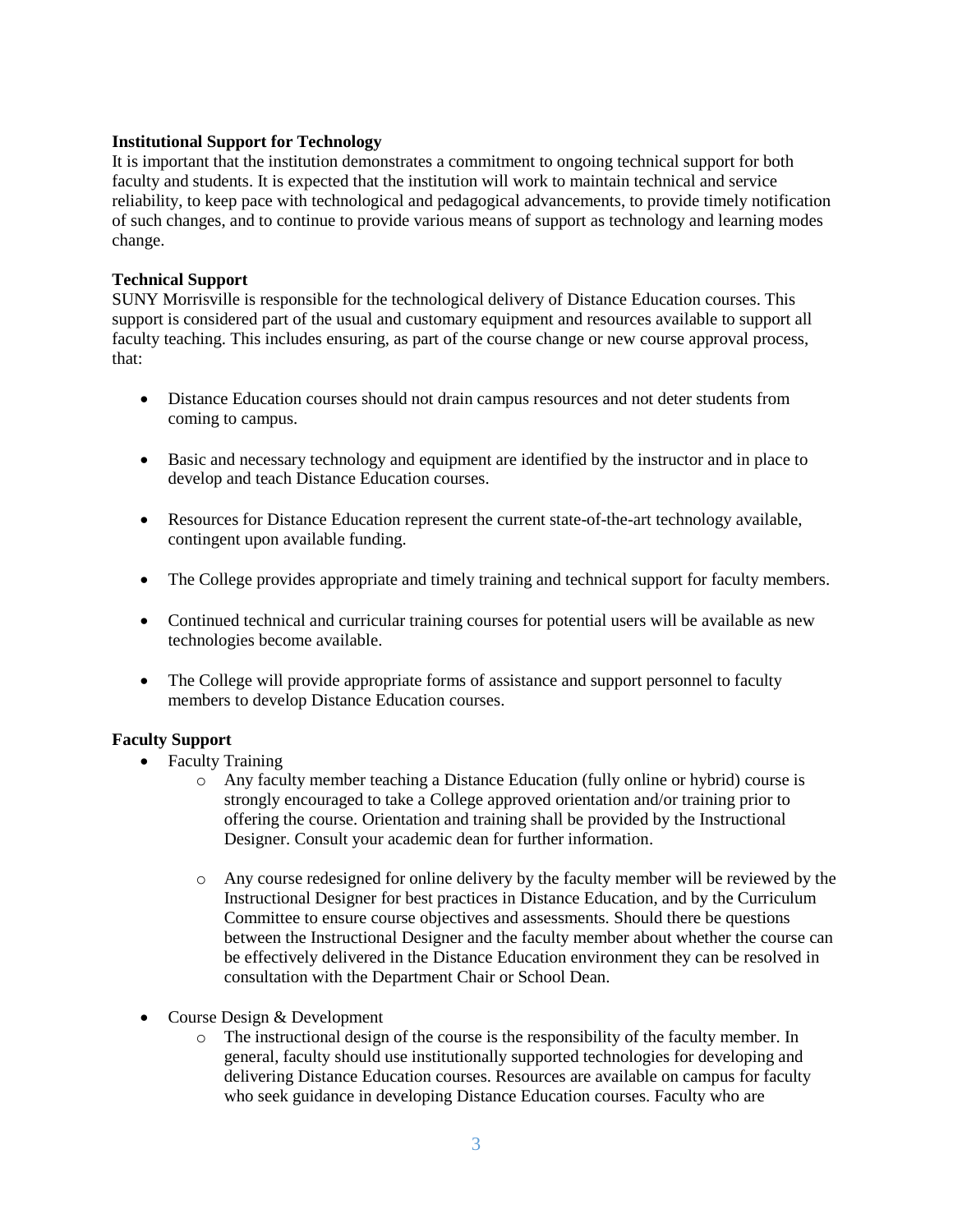developing their first Distance Education course must contact the Associate Provost Office, who will connect the instructor with the appropriate academic support personnel.

- o A Distance Education course will follow existing prerequisites, restrictions, and procedures for pre-enrollment and enrollment. Because Distance Education media vary in delivery and technical sophistication and because students must assume much greater independent responsibility, special restrictions such as technical skills, equipment, cohort requirements, and other expectations could be required as conditions of enrollment in a course or programs. These requirements should be clearly communicated to prospective students.
- Course Approval & Implementation
	- o All courses to be offered in a Distance Education (DE) format must be submitted through the existing College course approval process.
	- o Any existing course in which at least one section will be offered in a DE format requires a course change approval form to be submitted to the department chair and then to the academic dean for approval. Any new course in which at least one section will be offered in a DE format requires a New Course Proposal Form, indicating all methods of course delivery.
	- o The offering of Distance Education courses will correspond with the Academic Calendar in all respects including beginning and ending dates, final examination schedule, submission deadline for final grades and other existing policies. Online course room assignments will be labeled as Online in Banner.
	- o When submitting schedules to the Registrar or to Summer Sessions, departments must clearly indicate which courses will be delivered in a Distance Education format.

#### **Intellectual Property & Copyright**

Regarding intellectual property and copyright for Distance Education course materials, the definitions, guidelines, and policies of the Board of Trustees of the State University of New York shall be followed.

The College policies applicable to faculty-authored materials in traditional classroom instruction should apply equally to Distance Education formats. These policies include:

a) Faculty ownership of scholarly/aesthetic works, including lecture, course handouts and syllabi and b) Faculty control of methods of presentation and selection of course materials.

Faculty members are cautioned to comply with all copyright regulations in developing materials to be published in any DE format or delivery mode. Faculty members may refer to [Creative Commons](https://creativecommons.org/) or additional faculty support documentation in creating course materials under a Creative Commons License.

Distance Education courses will be archived in electronic format following their completion in the Blackboard course management system.

SED, SUNY and College policies governing record keeping and access to the archives of courses apply to the digital archives of courses.

Faculty members should be involved in the oversight of distance education courses to the same extent as in other courses with regard to factors such as course development and approval, selection of qualified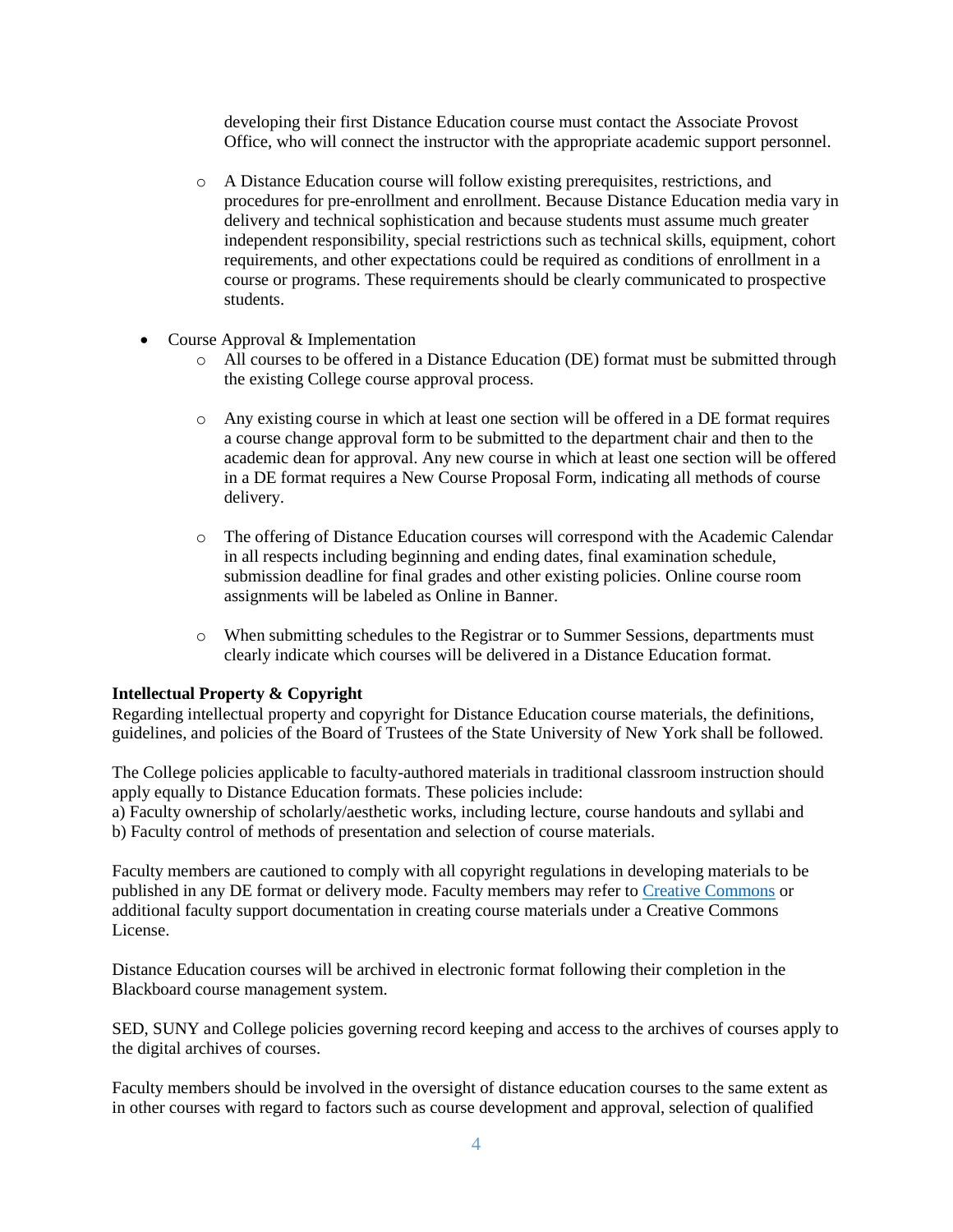faculty to teach, pedagogical recommendation about appropriate class size, and oversight of final course offerings by the appropriate faculty, department, and dean to ensure conformity with previously established procedures and policies of course quality and relevance to programs.

## **Protection of Course Materials**

Course materials for Distance Education courses are subject to the State Education Department, SUNY, and College's record keeping and review policies. The College will not use instructors' Distance Education materials for subsequent or derivative uses.

# **Workload & Compensation**

It is required that a course be fully developed before being implemented. Based on the time and training preparation required for Distance Education course development, this may be appropriate justification for faculty compensation, per policy in the College Faculty Handbook. Appropriate compensation is at the discretion of the College Provost.

#### **Learner Support**

Department Chairs/Program Coordinators/Directors will be responsible for ensuring that all Distance Education program materials clearly and accurately represent the program, including detailed program completion requirements, the nature of the learning experience, program and faculty responsibilities, and the nature of faculty-student, and student-student interaction opportunities, and requirements.

For any programs that are fully online, students will be able to obtain academic advisement by phone, email or in-person. Technical support will be available via the Open SUNY HelpDesk and SUNY Morrisville Campus Help Desk as it is for all other student populations. Program materials clearly describe how students obtain these support services.

The institution will provide adequate library and information resources, services, and support for academic programs, including training in information literacy. Through the SUNY Morrisville Library web pages, access is maintained to scholarly databases and to the online catalog of materials owned by the library. Interlibrary Loan service should be accessible to Distance Education students via the web page to borrow materials from our libraries. Resource material should be available electronically through this system, and also via postal delivery for items not able to be transmitted electronically.

Administrative processes such as admissions and registration will be readily accessible to Distance Education students. Students will be provided with e-mail. Students can register online and access course schedules, grades, degree audits, financial aid and billing information through the SUNY Morrisville Web for Students system.

#### **Course Completion**

Existing College policies concerning deadlines for course completion, submitting grades, and incompletes shall apply to Distance Education courses.

# **Student Support**

- Student Issues & Services
	- o Services for students taking Distance Education courses will be provided according to the policies and procedures of the offices and facilities providing those services. These services include, but are not limited to, academic advisement, bookstore, disability services, enrollment/registration, financial aid, library, technical help, and tutoring.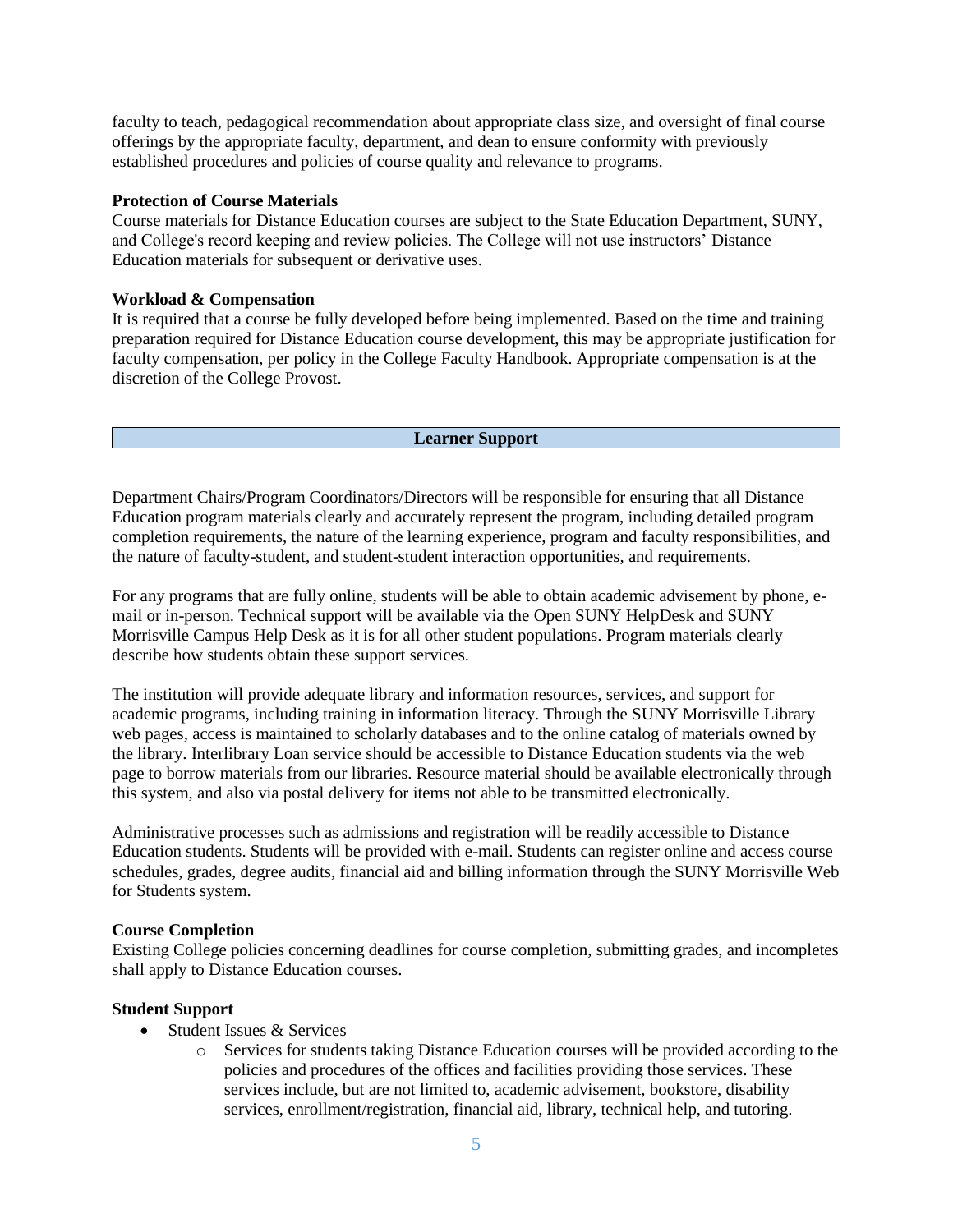Faculty are required to apprise students of available services. It is expected that personnel in these services will make appropriate and reasonable efforts, within the limits of available staff and resources to accommodate Distance Education students as is done for on campus students.

- Student Training
	- o It is important to ensure that students understand how the course interface works so that the technology does not present students with unnecessary barriers to learning. Therefore, instructors teaching Distance Education courses should provide their students with an orientation, either in person or through the Distance Education format, to the particular interface being used.

## **Learning Design**

#### **Learning Outcomes**

Distance Education courses are expected to produce the same learning outcomes as courses that are taught in a traditional face-to-face classroom. Learning outcomes are clearly defined—in regard to student knowledge to be acquired and skill development. The procedure for assessing and evaluating these outcomes will be similar to the procedures being utilized in other online courses at SUNY Morrisville.

For more information refer to Section VIII.D. Curricular Change Procedures of the Faculty/Staff Handbook.

#### **Accreditation and Program Approval**

All programs must comply with State Education Department (SED) Guidelines pertaining to program registration. For example, any programs in which more than 50% of coursework is offered online must seek SED approval.

Directors of accredited programs are expected to ensure that quality assurance requirements of accrediting agencies' standards are met. This includes mission appropriateness, resource commitment, assessment, learning outcomes, and matters of course equivalency.

#### **Distance Education Program Course Sequence**

SUNY Morrisville courses offered in a sequence or configuration as part of Distance Education Program allows timely completion of requirements similar to traditional on-campus programs. Distance Education Programs follow SUNY System, NYSED, and MSCHE policies.

#### **Faculty and Student Interaction**

SUNY Morrisville Distance Education Programs provide for appropriate and flexible interaction between faculty and students, and among students. Workshop is provided based on Appendix C checklist.

## **Office Hours/Faculty Presence**

A faculty member teaching a Distance Education course shall conduct the normally expected total number of office hours. Faculty presence is an integral component of quality instruction, as well as a leading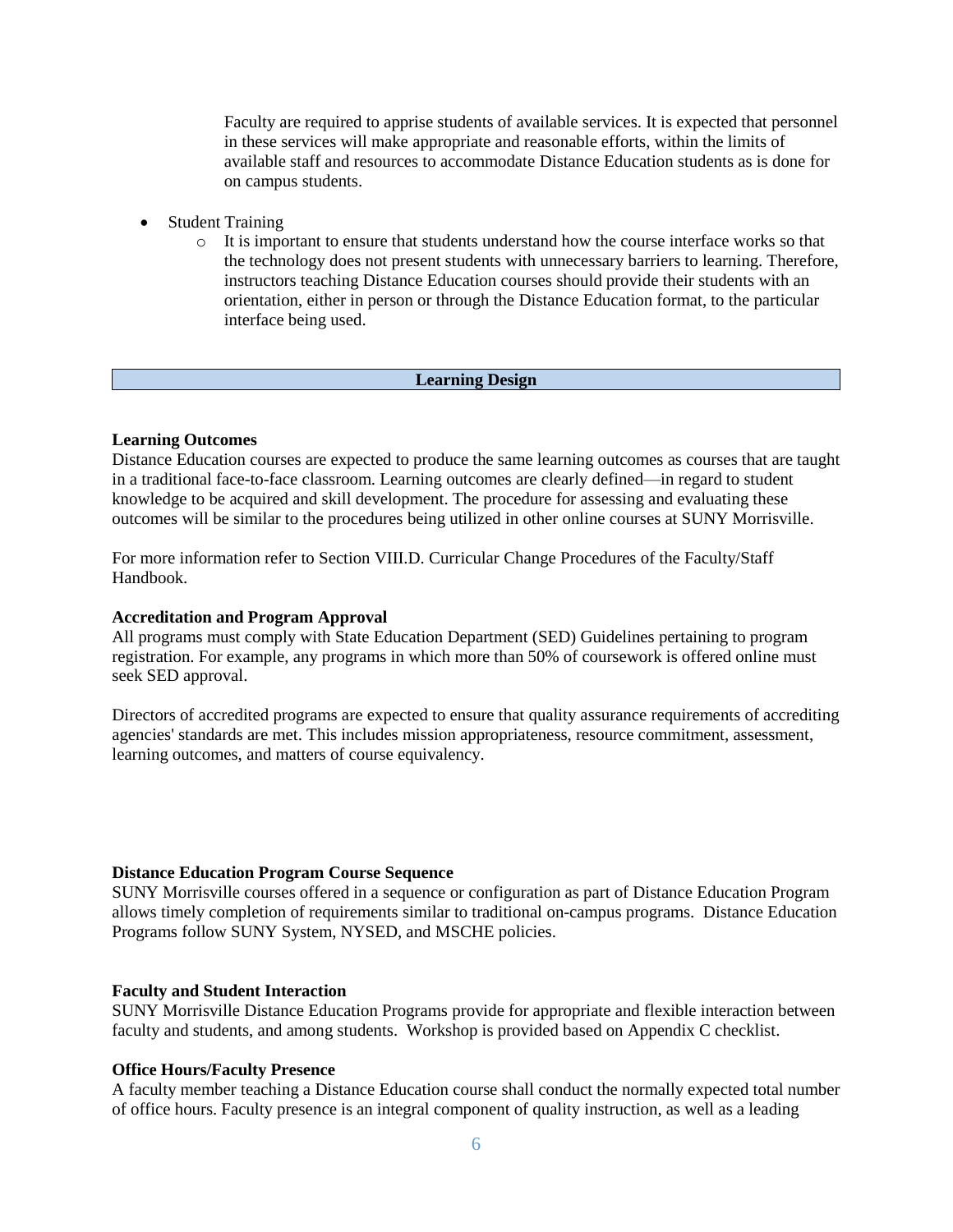indicator of student satisfaction. Faculty will make clear to students the days or times that students can expect that the instructor will be active or present in the course.

## **Student Interaction and Engagement**

As part of required faculty training for first-time Distance Education courses or programs, use of LMS student interaction tools will be covered.

SUNY Morrisville applies careful, systematic and ongoing methods beginning when a student applies for admission and continues through his/her graduation, transfer, or withdrawal from study. Procedures related to student identity verification include, but are not limited to: course registration, advising and transcript procedures, and our learning management system login and account security functions. The office with primary responsibility is the Registrar.

Students receive unique login credentials for initial access to our secure learning management system. Students must reset their password to one which is entirely confidential upon initial use of the system. Data transmission of login information is secured using appropriate encryption technology. The following is as stated in the SUNY Morrisville Verification of Compliance:

- 1. Policies and procedures used to ensure student identity verification in distance or correspondence education courses.
	- a. When a full-time student is accepted they receive their User ID/Morrisville Identification number (M#) and initial personal identification number (PIN) to access Web for Students. The office of admission sends separate emails for the M# and initial PIN.
	- b. The M# and PIN are also mailed to the student with their printed acceptance letter. The student is required to change their PIN and choose a security question when they first access their Web for Students account. They must also set a password for their campus email account.
	- c. Non-matriculated students receive their username (M#) and initial PIN in an email from the registrar's office (see Appendix 1D for an example of the email including the user ID and PIN). If the student has previously accessed their Web for Student account, the email only includes their username.
	- d. All students are required to change their PINs and passwords every 180 days (approximately six months). This requirement is built into the software.
	- e. [Instructions for accessing Web](https://www.morrisville.edu/sites/default/files/entity-browser-files/web_for_student_instructions_-_oct_2018_final.pdf) for Students and setting up a Morrisville email account are posted online and available in hard copy for student use.
- 2. Procedure(s) regarding the protection of privacy for students enrolled in distance and correspondence courses or programs.
	- a. On a yearly basis, students are presented with information regarding, but not limited to, the Student Handbook, Student Code of Conduct, and the Family Educational Rights and Privacy Act (FERPA). Students are required to affirm they have received this information and agree to its Terms of Usage prior to logging into their Web for Students account (see Appendix 1G for an example of the terms of usage information/affirmation screen).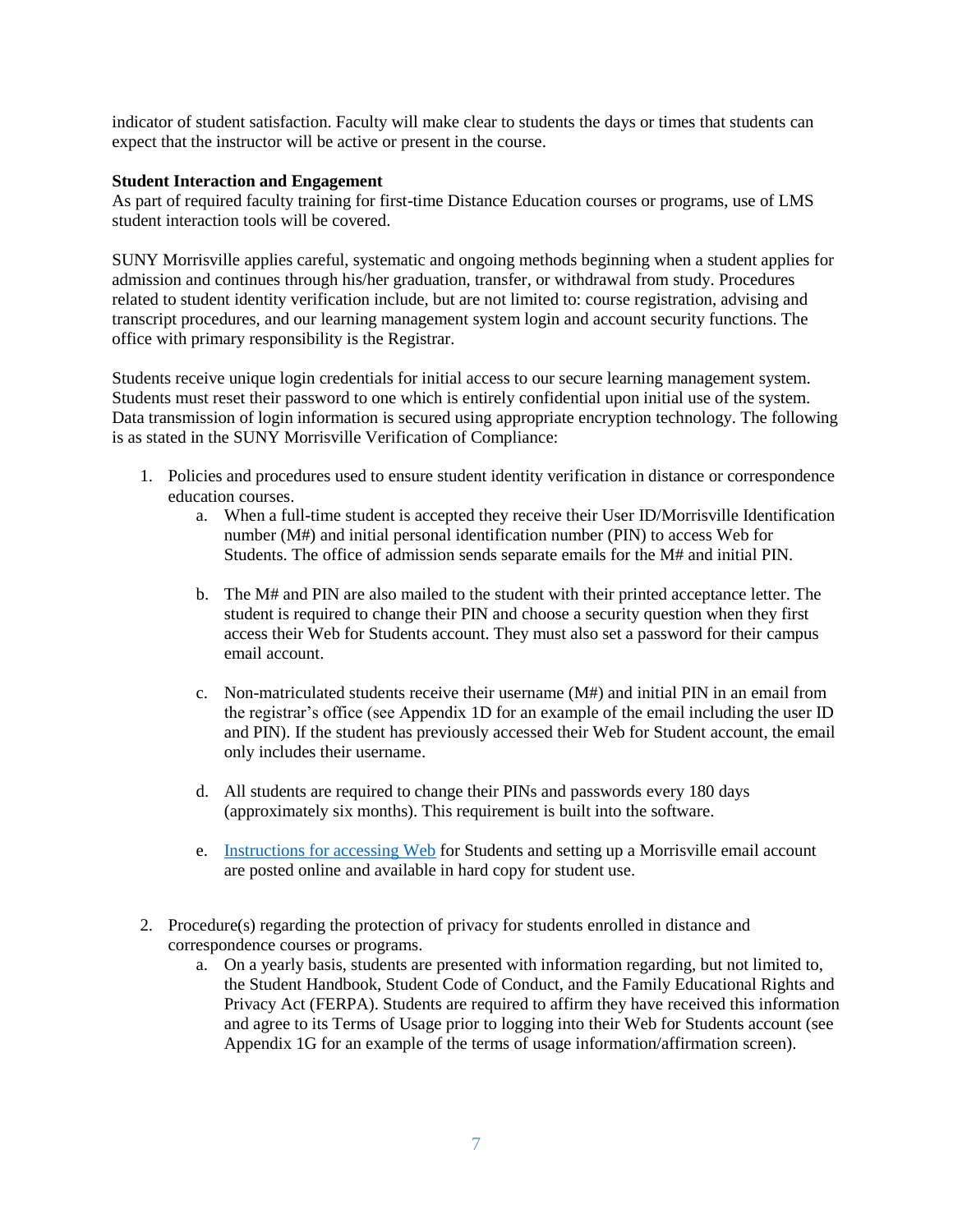- b. [The Morrisville State College Student Handbook](https://www.morrisville.edu/sites/default/files/entity-browser-files/2018-19_student_handbook_.pdf) pages 80-81, identifies misuse of SUNY Morrisville computers, data, and its network as a form of academic dishonesty or misconduct and is a violation of Article V (10-11) of Student Code of Conduct.
- c. [The Morrisville State College Code of Conduct for Computer Usage](https://www.morrisville.edu/sites/default/files/entity-browser-files/conduct20for20computer20use1.pdf) items 3 and 4 also address protection of privacy for computer usage.
- d. In compliance with the Federal Family Education Rights and Privacy Act (FERPA) the college is prohibited from providing certain student information to a third party. Student may grant the College permission to release information to a third party(ies) by completing and submitting a [Consent to Release Student Information.](https://www.morrisville.edu/sites/default/files/entity-browser-files/suny_morrisville_ferpa_authorization_form_2018.pdf)
- 3. Procedure(s) for notifying students about any projected additional charges associated with student identity verification. Provide URLs, catalogs, student handbooks, and other locations of any alternative institutional website documenting required disclosures.
	- a. Not applicable. Morrisville State College does not impose additional charges associated with student identity verification.

Because technology and personal accountability may not verify identity absolutely or ensure academic integrity completely, SUNY Morrisville faculty design courses that employ assignments and assessments unique to the course and that support academic integrity. Ensuring student participation in coursework is to be set by the individual program or department.

# **Federal Financial Aid Consequences- For Non-Attendance of Classes**

As of the spring 2019 enrollment term, SUNY Morrisville students must attend class to maintain their awarded federal aid. Federal financial aid eligibility requires SUNY Morrisville to identify and submit record of the students who have not attended class and reduce their federal financial aid award accordingly. These absences, or records of non-attendance, will be documented by the course instructor of record through the first 25% of the term (third week of the fall and spring semester). Student financial aid package and billing adjustments will be conducted after the records of non-attendance have been logged (fourth week of the fall and spring semester).

Attendance for all courses on the student's schedule must be verified. The Student FSA Non-Attendance procedure will only affect students receiving Federal Title IV aid (PELL grant, Iraq and Afghanistan Service grant, SEOG, TEACH, Work-study, Direct Loans, and PLUS Loans). Institutional awards (college scholarships) and state grants (TAP, Excelsior Scholarship) will not be affected by this procedure. The methods used to verify and document non-attendance may differ for students enrolled in online classes, labs, and internships.

Due to the nature of distance education courses the method of verifying attendance may differ depending on the nature of the course. Synchronous or courses in which there is a set online meeting time for instruction can be addressed in the same manner as an on-campus class. Asynchronous or courses in which there is not a set online meeting time will use other methods of determining attendance. These methods would be based on student participation and engagement with the online course and could come in the form of online discussion forum postings, tracking student access to course documents, blog posts, or a course achievement system. The method of determining attendance is at the discretion of the professor.

Non-attendance of classes will affect student federal aid in the following ways: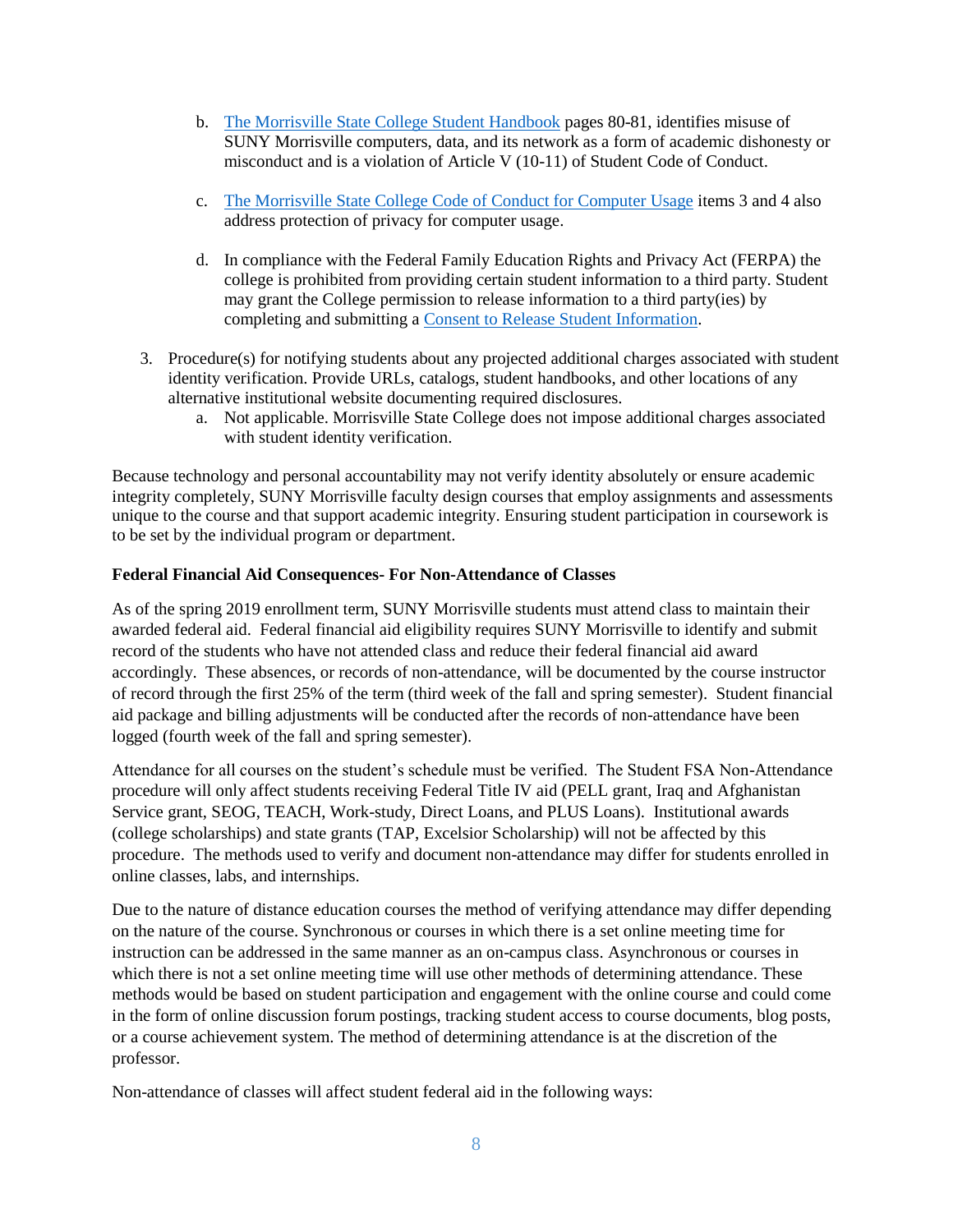- 1) Disbursement of federal aid will not be delayed while the college undergoes non-attendance verification.
- 2) At the end of the third week (or 25% of term), instructors will document cases where students have never attended class.
- 3) After the third week (or 25% of term), Financial Aid billing hours will be "locked" based on the students schedule – and only for those courses where attendance has been verified. These are the credit hours that will be used to determine student federal aid eligibility for the term. Any previously disbursed aid may have to be adjusted, which may mean reduced aid amounts and/or repayment to your student account. Please visit [Schedules and Calendars](https://www.morrisville.edu/contact/offices/registrar/schedules-and-calendars) to view the dates of each term.

## **Academic Integrity**

Students are expected to comply with current College policy on Academic Integrity. Faculty are encouraged to familiarize their students with the policy and the concept of academic integrity.

## **Transfer Credits (Registrar's Office fall 2019 update)**

Transfer credit will be granted on a course-for-course basis. Courses taken within the last seven (7) years are evaluated for transfer credit. Transfer credits shall not be computed in the Morrisville grade point average. Only credit satisfactorily completed at regionally and nationally accredited institutions of higher education or through external programs such as Advanced Placement (AP), College Level Examination Program (CLEP), International Baccalaureate (IB), and Military Credits will be accepted. Credit is transferred on a semester hour basis. Courses must have a minimum grade of "D" or better to be considered for transfer unless a specific grades is required for intended major/program.

- New Student Admission. Upon admission students are required to provide official college transcripts to the Admissions Office to determine the number of course equivalencies.
- Current Students and/or formerly matriculated students are required to provide official college transcripts directly to the Registrar's Office to determine the number of course equivalencies.
- All transfer credit will be reflective on degree works.

#### **Outcomes and Assessment**

# **Assessment/Evaluation**

All aspects of the Distance Education courses taught at SUNY Morrisville will be consistent with and created to achieve demonstrable student learning outcomes. All courses are designed to be coherent; the modules each serve a purpose, and build on one another (whether sequentially or in parallel) to achieve predetermined, measurable learning outcomes. Sometimes specific courses are identified as the means of achieving specific program learning outcomes (such as writing in the discipline). It is up to each department to establish a plan for how each course fits into each program, and in particular for how courses build on one another.

The means chosen for assessing student learning are appropriate to the program content, course learning design, available technologies, and characteristics of the learners. The instruments used for assessing student learning online may be different from those used for assessing learning in the traditional classroom. Assessment of student success across curricula, including student performance, intended learning outcomes, and student retention in online classes is conducted on a regular basis.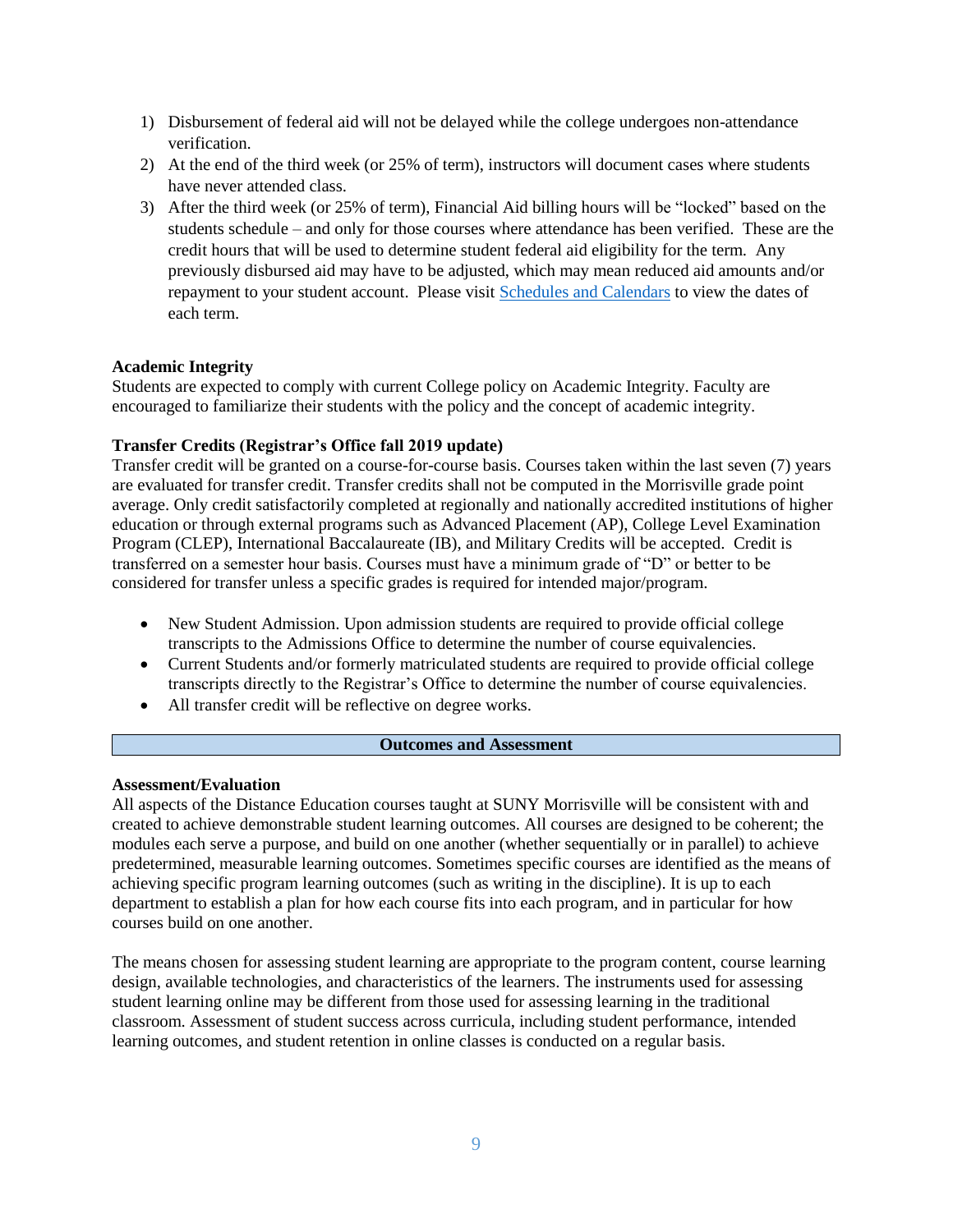# **Program Evaluation**

SUNY Morrisville should have processes in place to monitor and evaluate the effectiveness of all aspects of its programs, including Distance Education programs on a regular basis, both at the course and program level. Each course or program should have assessment activities embedded within it that allow the instructor and the student to compare the extent to which learning outcomes were achieved. Examples of assessment activities employed in Distance Education at SUNY Morrisville align to on-campus courses in terms of outcomes assessment. Periodic academic program reviews examine all programs, including distance-learning programs, for their effectiveness.

Distance Education program evaluation will serve as a means to formulate and implement changes based on evaluation data analysis. Data should be disseminated to appropriate constituencies and stakeholders at the local and state level. Based on these discussions the program will:

- Draw conclusions from the data, taking into consideration the perspectives of all involved parties.
- Make decisions on how to change and maintain the program, providing evidence-based rationales for all decisions and actions planned to improve the program.
- Describe the evaluation of the process of evaluating the program and provide plans to improve it, with goals and a timeline for taking action toward the goals to improve the program and the evaluation of it between the current evaluation and the next.

# **Students Residing Outside of New York State**

SUNY programs must comply with all "authorization to operate" regulations that are in place in other U.S. states where the institution has enrolled students or is otherwise active, based on each state's definitions. Student enrollment and state of residency is monitored by the Office of the Registrar using Banner software.

# **Student Complaint Procedure**

Section 494C(j) of the Higher Education Act of 1965, as amended, provides that a student, faculty member or any other person who believes he or she has been aggrieved by an institution of higher education has the right to file a written complaint.

In New York State, a complaint may be filed by any person with reason to believe that an institution has acted contrary to its published standards or that conditions at the institution appear to jeopardize the quality of the institution's instructional programs or the general welfare of its students. Any person who believes he or she has been aggrieved by an institution on or after May 4, 1994, may file a written complaint with the Department within three years of the alleged incident.

# How to File a Complaint

1. The person should first try to resolve the complaint directly with the institution by following the internal complaint procedures provided by the institution. An institution of higher education is required to publish its internal complaint procedure in a primary information document such as the catalog or student handbook. (The Department suggests that the complainant keep copies of all correspondence with the institution.)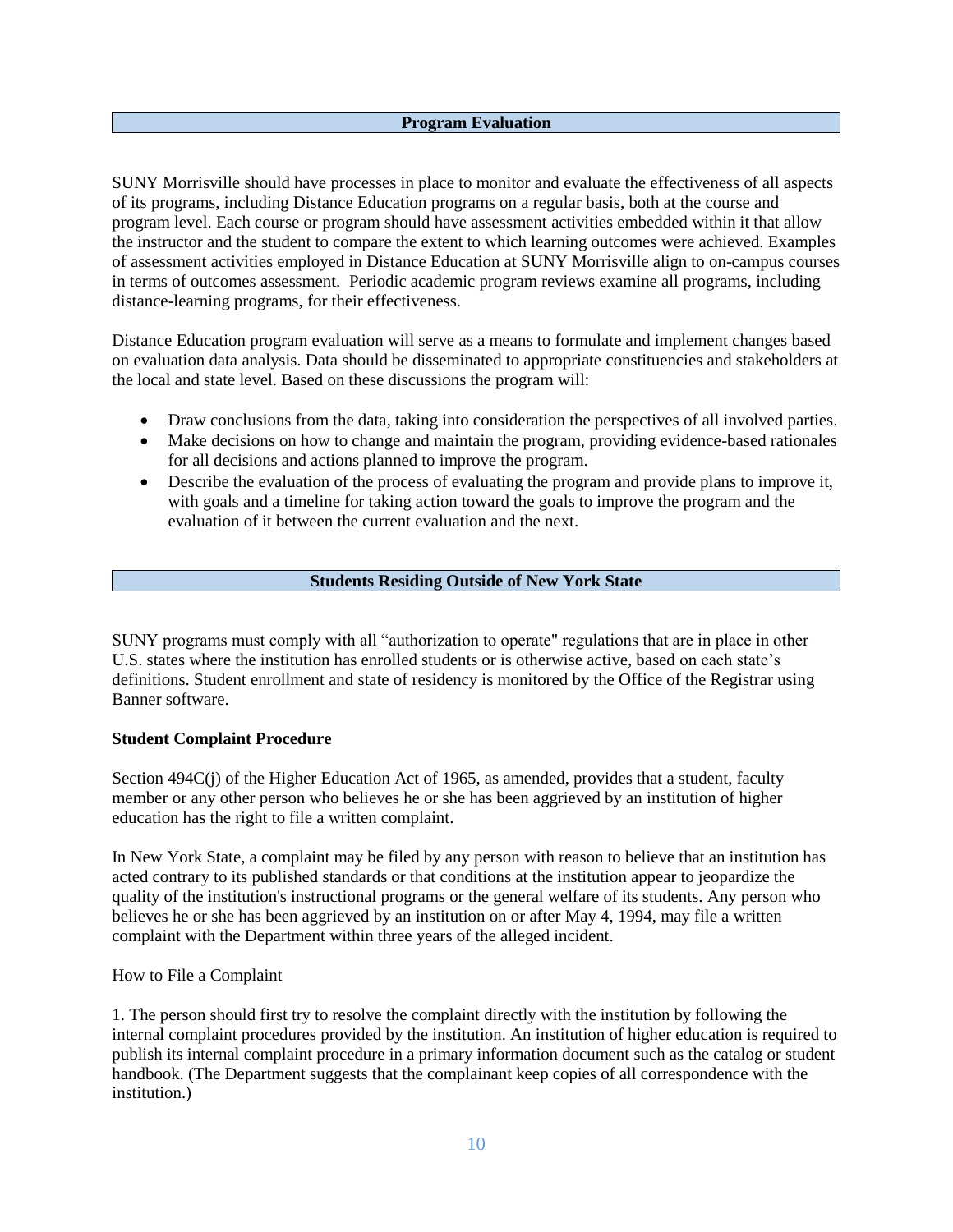At SUNY Morrisville, the internal complaint procedure is explained in the student handbook under the section covering Academic Information starting on page 66.

2. If a person is unable to resolve the complaint with the institution or believes that the institution has not properly addressed the concerns, he or she may send a letter to the Postsecondary Complaint Registry to request a complaint form:

 New York State Education Department Office of College & University Evaluation Mezzanine 5 North Albany, New York 12230

3. The Postsecondary Complaint Registry Form should be completed, signed, and sent to the above address. The completed form should indicate the resolution being sought and any efforts that have been made to resolve the complaint through the institution's internal complaint processes. Copies of all relevant documents should be included.

4. After receiving the completed form, the Department will notify the complainant of its receipt and make any necessary request for further information. When appropriate, the Department will also advise the institution that a complaint has been made and, when appropriate, the nature of the complaint. The complainant will also be notified of the name of the evaluator assigned to address the specific complaint. The evaluator may contact the complainant for additional information.

5. The Department will make every effort to address and resolve complaints within ninety days from the receipt of the complaint form.

#### Complaint Resolution

Some complaints may fall within the jurisdiction of an agency or organization other than the State Education Department. These complaints will be referred to the entity with appropriate jurisdiction. When a complaint concerns a matter that falls solely within the jurisdiction of the institution of higher education, the complainant will be notified and the Department will refer the complaint to the institution in question and request that the matter receive a review and response.

Upon conclusion of the Department's complaint review or upon a disposition of the complaint by referral to another agency or organization, or to the institution of higher education, the Department will issue a written notice to the complainant describing the resolution of the complaint. The complainant may contact the Department evaluator directly for follow-up information or for additional assistance.

6. [SUNY Morrisville Title IX](https://www.morrisville.edu/contact/offices/university-police/title-ix) contact information is available on the College Webpage.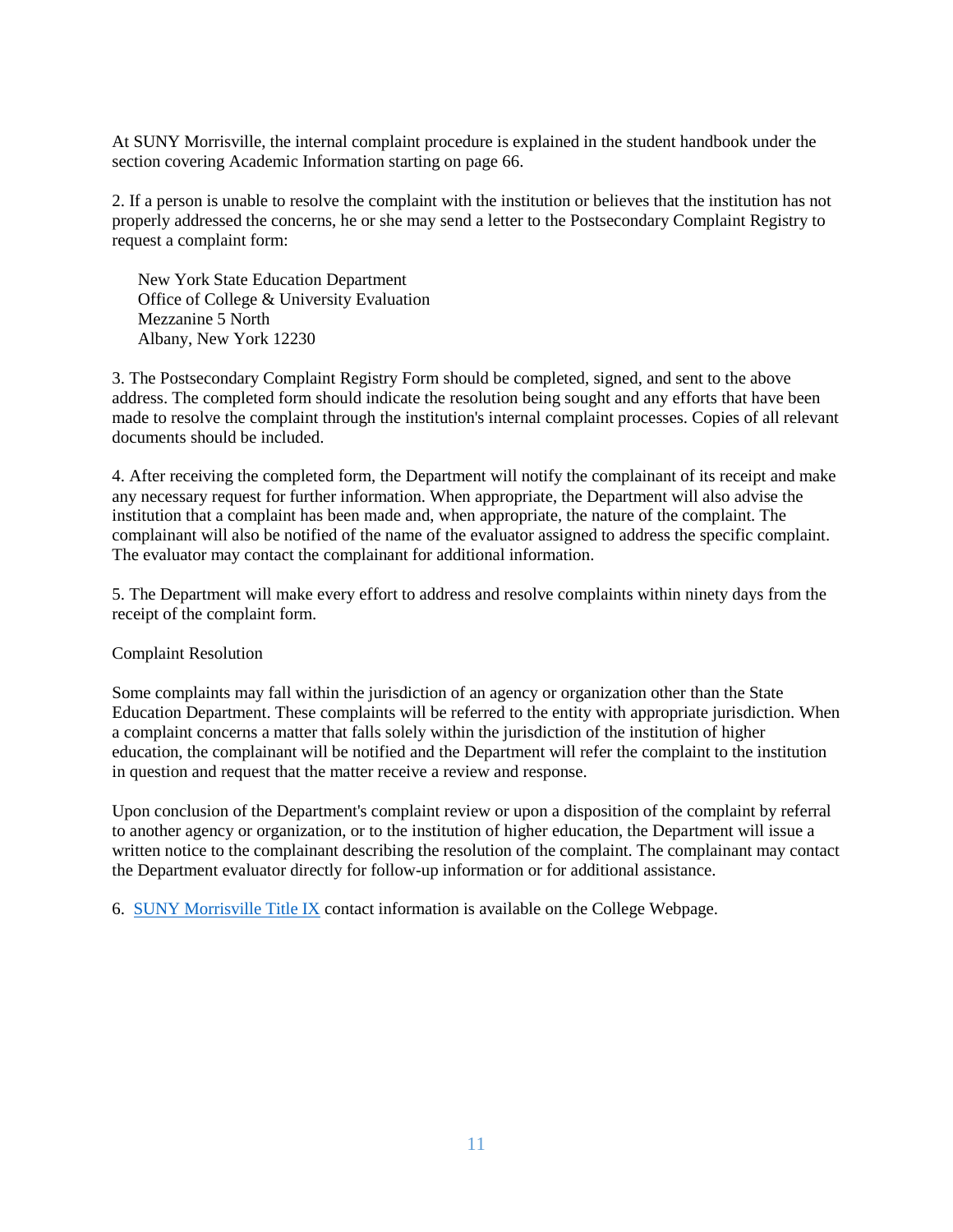# **Appendices**

# **Appendix A: Definitions**

## **Distance Education**

Distance Education is defined as instruction between a teacher and students when they are separated by physical distance and communication is accomplished by one or more technological media (American Association of University Professors, 2007; Oregon Network for Education, 2000).

## **Distance Education Course**

Distance Education courses are classes, taught for credit or otherwise, required for a program in which students are separated, in the majority or entirety of the course, by time and/or space from the instructor and/or the campus from which the course originates. Modes of instruction and communication are by technological means, now known or hereafter developed. The policies and procedures outlined here will apply regardless of the format or method of Distance Education. In all cases, the combination of classroom time and online activities should, per the Middle States Commission on Higher Education's Credit Hour Policy.

## **Distance Education Program**

Distance Education programs are degree, certificate, and minor programs in which course work in the program is available to students in technologically-based formats.

#### **Web-enhanced Course**

Web-enhanced Course – an individual course in which face-to-face instruction is supplemented with materials delivered via Distance Education.

# **Hybrid Course**

Any course that meets both online and in a traditional classroom setting. Hybrid courses are expected to meet at a minimum 50% in an online classroom setting.

#### **Online Course**

An individual course in which the majority of instruction is delivered via the online environment.

#### **Asynchronous Distance Education**

Occurs when the instructor and the students interact in different places and during different times. Students enrolled in an asynchronous course are able to go online at any time of the day or night, seven days per week, and work toward the completion of course requirements.

#### **Synchronous Distance Education**

Occurs when the instructor and students interact in different places but during the same time. Students enrolled in synchronous courses are generally required to log on to their computer during a set time.

#### **Learning Management System (LMS)**

A software application designed to support the delivery of online instruction. The LMS can create and manage records, organize and deliver content to learners, and facilitate communication among learners and with the instructor. Additionally, a Learning Management System may also be used as a course management tool to support classroom-based teaching.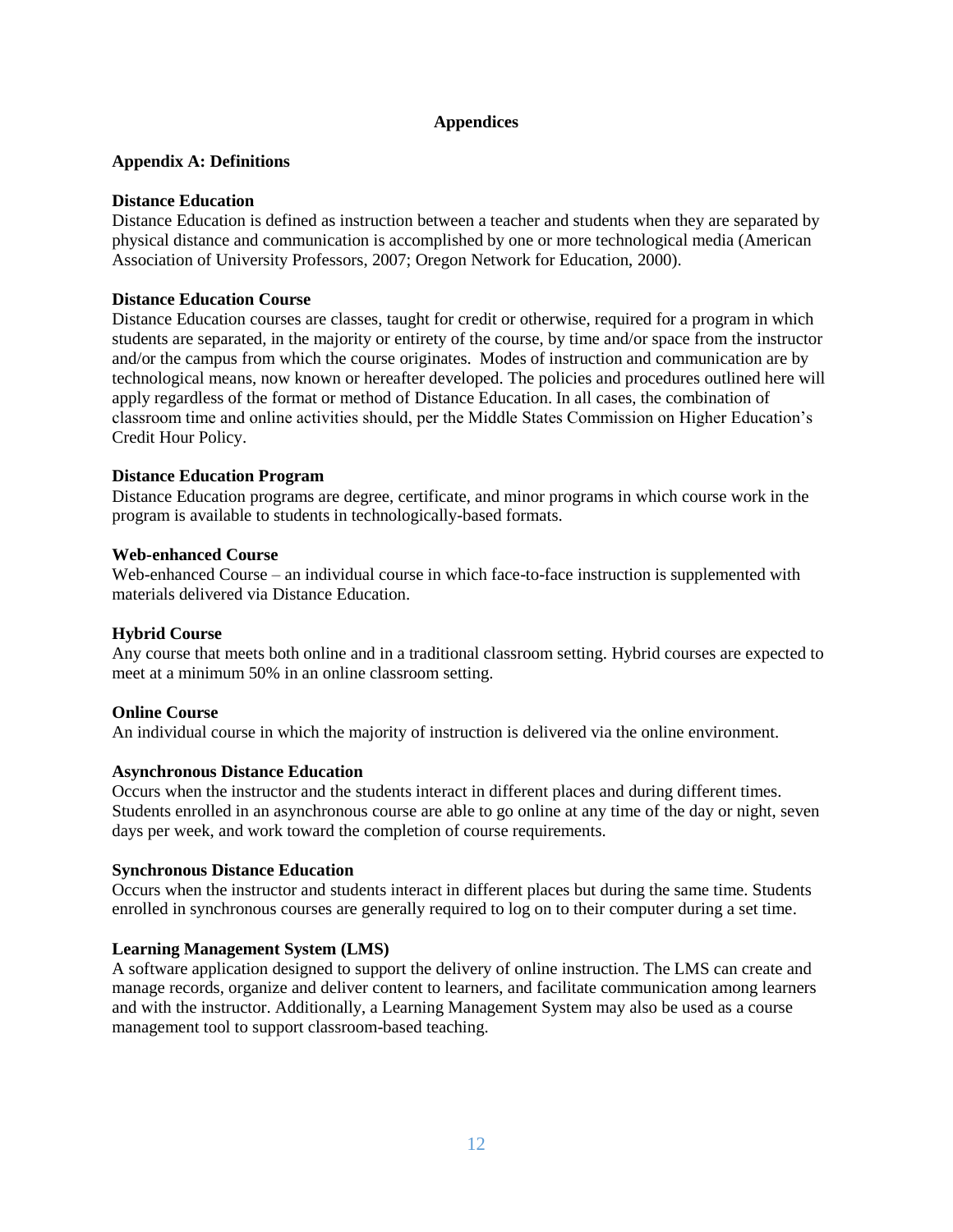# **Appendix B. Resource List**

# [SUNY System Forms page](http://system.suny.edu/academic-affairs/acaproplan/app/forms/)

This web link provides information regarding academic program development forms

[NYSED information on moving a program to a distance education format](http://www.highered.nysed.gov/ocue/aipr/gaproposal.html#supplements)

This resource shares NYSED applications for degree programs seeking to move fully online

# [Open SUNY](https://open.suny.edu/)

This link SUNY System webpage provides information on college/university online programs

# **[OSCQR](https://oscqr.org/) Rubric**

This resource provides faculty and professional staff an assessment tool to review online course design.

# [SUNY CPD](http://cpd.suny.edu/)

This link is to the SUNY Center for Professional Development and available trainings scheduled.